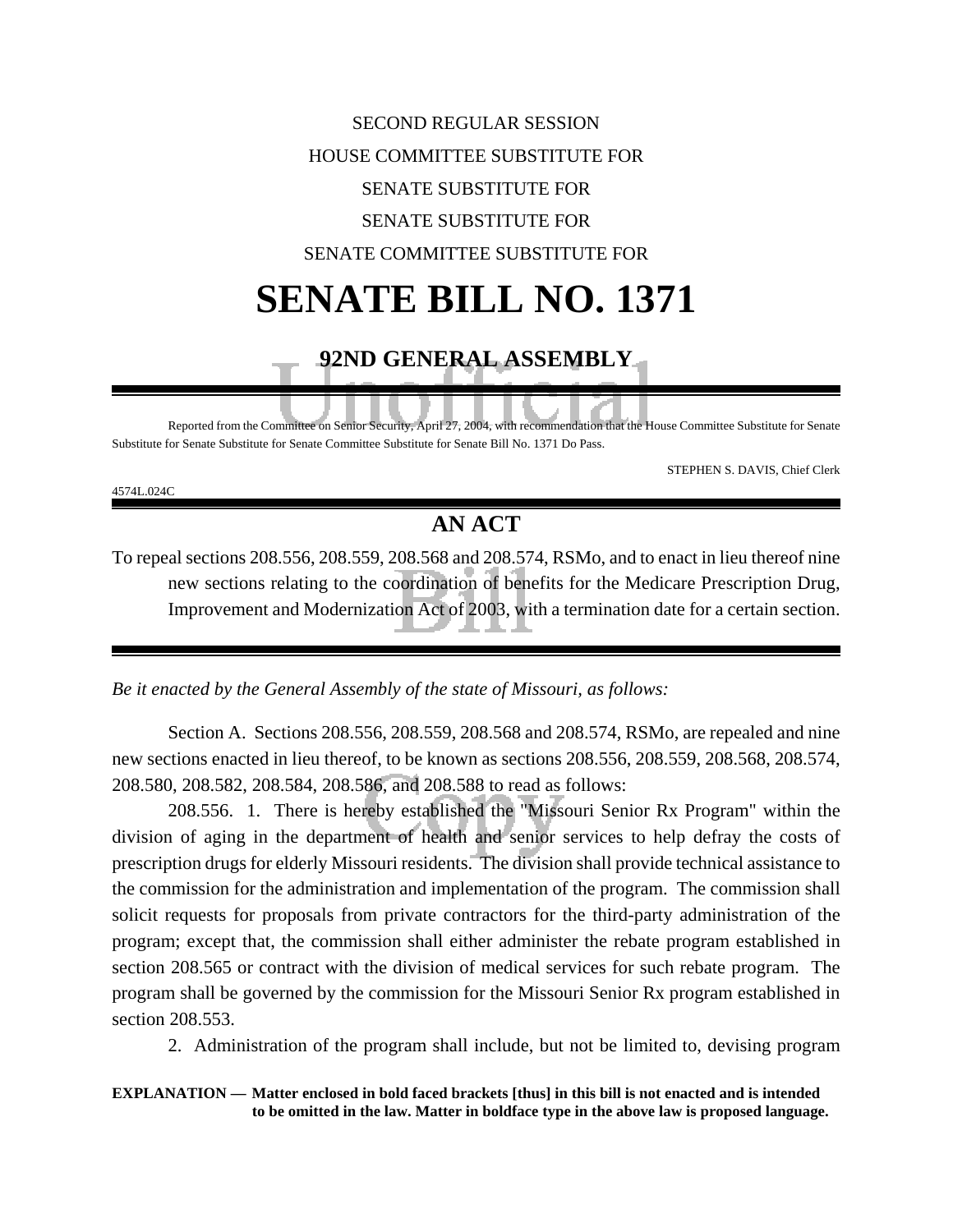applications, enrolling participants, administration of prescription drug benefits, and implementation of cost-control measures, including such strategies as disease management programs, early refill edits, drug utilization review which includes retroactive approval systems, fraud and abuse detection system, and auditing programs. The commission shall select a responsive, cost-effective bid from the requests for proposal; however, if no responsive, cost-effective bids are received, the program shall be administered collaboratively by the department of health and senior services and the department of social services.

3. Prescription drug benefits shall not include coverage of the following drugs or classes of drugs, or their medical uses:

(1) Agents when used for anorexia or weight gain;

(2) Agents when used to promote fertility;

(3) Agents when used for cosmetic purposes or hair growth;

(4) Agents when used for the symptomatic relief of cough and colds;

(5) Agents when used to promote smoking cessation;

(6) Prescription vitamins and mineral products, except prenatal vitamins and fluoride preparations;

(7) Nonprescription drugs;

(8) Covered outpatient drugs which the manufacturer seeks to require as a condition of sale that associated tests or monitoring services be purchased exclusively from the manufacturer or its designee;

(9) Barbiturates;

(10) Benzodiazepines.

4. Subject to appropriations, available funds and other cost-control measures authorized herein, any Missouri resident sixty-five years of age or older, who has not had access to employer-subsidized health care insurance that offers a pharmacy benefit for six months prior to application, who is not currently ineligible pursuant to subsection 8 of this section:

(1) Who has a household income at or below twelve thousand dollars for an individual or at or below seventeen thousand dollars for a married couple is eligible to participate in the program; or

(2) Who has a household income at or below seventeen thousand dollars for an individual or at or below twenty-three thousand dollars for a married couple is eligible to participate in the program.

(3) However, the commission may restrict income eligibility limits as a last resort to obtain program cost control.

5. The commission shall have the authority to set and adjust coinsurance, deductibles and enrollment fees at different amounts pursuant to subdivisions (1) and (2) of subsection 4 of this section as a cost-containment measure.

6. Any person who has retired and received employer-sponsored health insurance while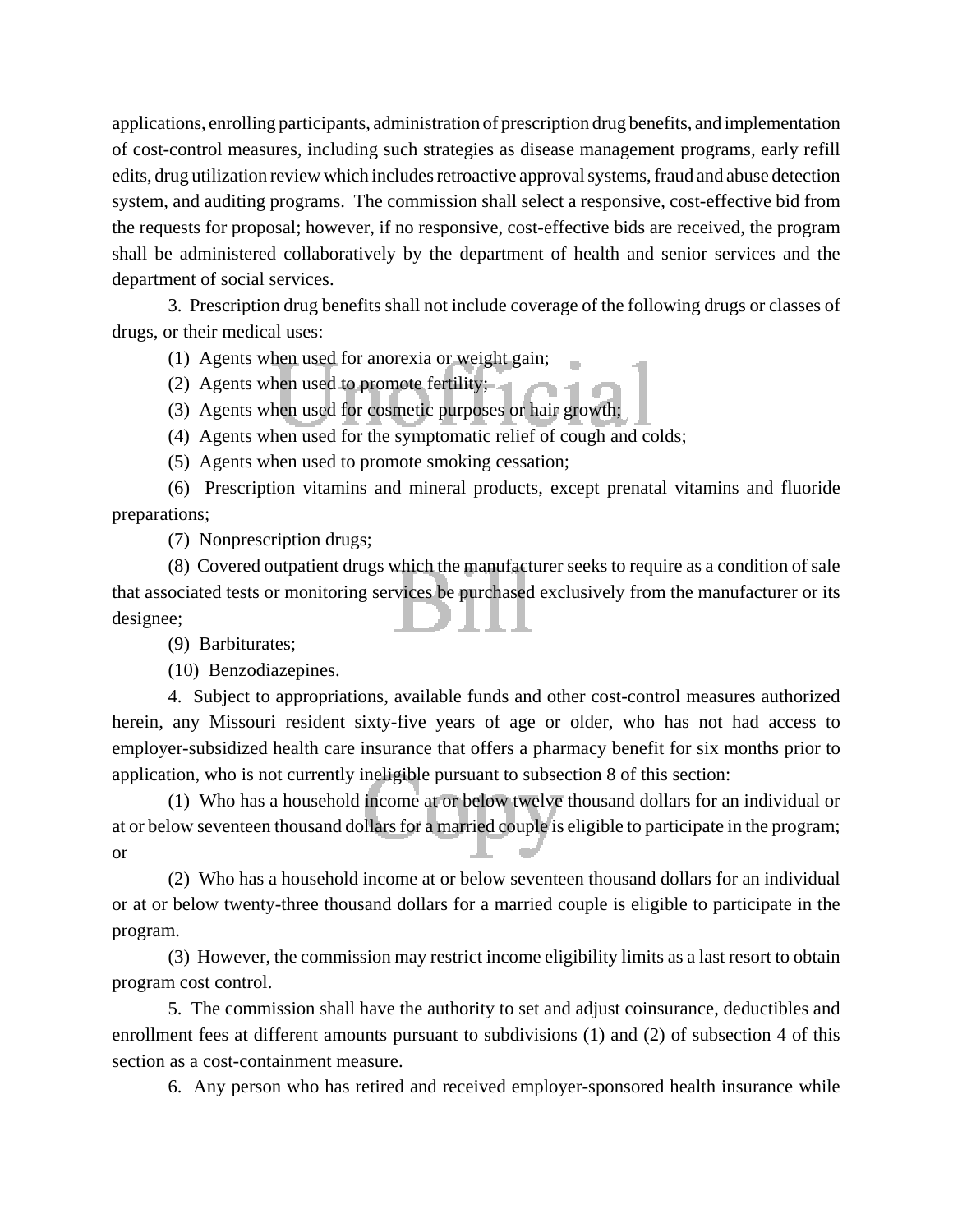employed, but whose employer does not offer health insurance coverage to retirees shall not be subject to the six-month uninsured requirement.

7. The program established in this section is not an entitlement. Benefits shall be limited to the level supported by the moneys explicitly appropriated pursuant to this section. If in any fiscal year the commission projects that the total cost of the program will exceed the amount currently appropriated for the program, the commission may direct the third-party administrator to implement cost-control measures to reduce the projected cost. Such cost-control measures may include, but are not limited to, increasing the enrollment fees in subsection 12 of this section, the deductibles in subsection 11 of this section, and the coinsurance outlined in subsection 12 of this section. The Missouri Senior Rx program is a payer of last resort. If the federal government establishes a pharmaceutical assistance program that covers program-eligible seniors under Medicare or another program, the Missouri Senior Rx program shall cover only eligible costs not covered by the federal program.

8. Any person who is receiving Medicaid benefits shall not be eligible to participate in the program. The Missouri Senior Rx program is a payer of last resort. If a senior has coverage for pharmaceutical benefits through a health benefit plan, as defined in section 376.1350, RSMo, including a Medicare supplement or Medicare+Choice plan, or through a self-funded employee benefit plan, the Missouri Senior Rx program shall pay only for eligible costs not provided by such coverage. Individuals who have benefits with an actuarial value greater than or equal to the benefits in the program are not eligible for the program.

9. **All** applicants **[**for**] not currently participating in** the program shall submit an **[**annual**] initial** application to the division, or the division's designee, that attests to the age, residence, any third-party health insurance coverage, previous year prescription drug costs, annual household income for an individual or couple, if married, and any other information the commission deems necessary. The third-party administrator shall prescribe the form of the application for **initial** enrollment in the program, which shall be approved by the division. The commission shall develop and implement a means test by which applicants must demonstrate that they meet the income requirement of the program. Information provided by applicants and enrollees pursuant to sections 208.550 to 208.571 is confidential and shall not be disclosed by the commission, the division or any other state agency or contractor therein in any form.

10. Nothing in this section shall be construed as requiring an applicant to accept Medicaid benefits in lieu of participation in this program.

11. The following deductibles shall apply to enrollees in the program:

(1) For an individual with a household income at or below twelve thousand dollars, the deductible shall, in the initial year, not be less than two hundred fifty dollars;

(2) For a married couple with a household income at or below seventeen thousand dollars, the deductible shall, in the initial year, not be less than two hundred fifty dollars for each person;

(3) For an individual with a household income between twelve thousand one dollars and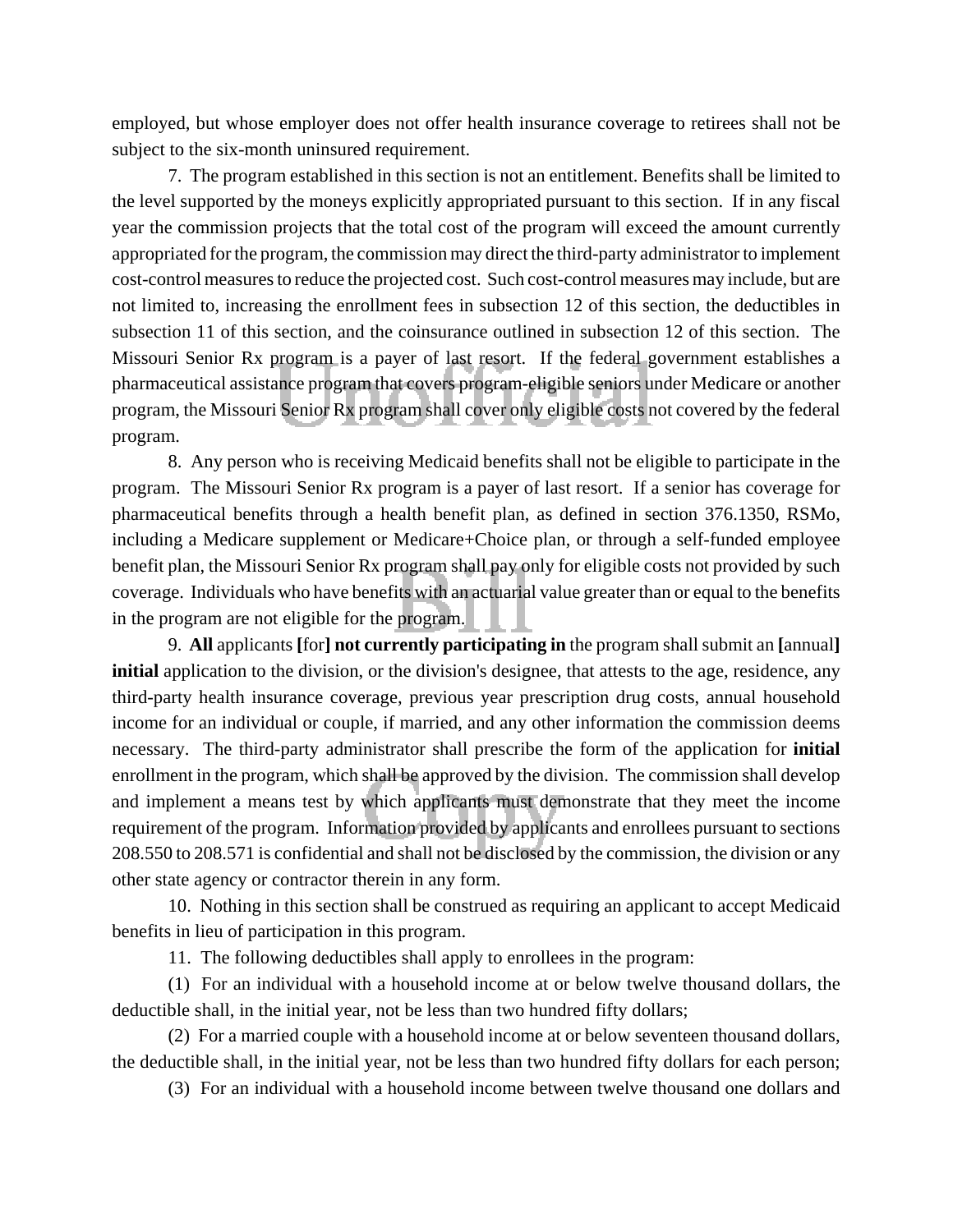seventeen thousand dollars, the deductible shall, in the initial year, not be less than five hundred dollars; and

(4) For a married couple with a household income between seventeen thousand one dollars and twenty-three thousand dollars, the deductible shall, in the initial year, not be less than five hundred dollars for each person.

12. For prescription drugs, enrollees shall pay a forty percent coinsurance. The division may implement a higher coinsurance at the recommendation of the commission. Such coinsurance may be adjusted annually by the commission and shall be used to reduce the state's cost for the program. In addition, each enrollee with an annual household income at or below twelve thousand dollars for an individual or at or below seventeen thousand dollars for a married couple shall pay, in the initial year, not less than an annual twenty-five dollar enrollment fee and each enrollee with a household income between twelve thousand one dollars and seventeen thousand dollars for an individual or at or below between seventeen thousand one dollars and twenty-three thousand dollars for a married couple shall pay, in the initial year, not less than an annual thirty-five dollar enrollment fee to offset the administrative costs of the program.

13. The total annual expenditures for each enrollee under this program may be up to but shall not exceed five thousand dollars for each participant.

14. In providing program benefits, the department may enter into a contract with a private individual, corporation or agency to implement the program.

15. The division shall utilize area agencies on aging, senior citizens centers, and other senior-focused entities to provide outreach, enrollment referral assistance, and education services to potentially eligible seniors for the Missouri Senior Rx program. The division and third-party administrators shall be responsible for informing eligible seniors on the availability of and providing information about pharmaceutical company benefits which may be applicable.

16. The commission shall submit quarterly reports to the governor, the senate appropriations committee, the house of representatives budget committee, the speaker of the house of representatives, the president pro tem of the senate, and the division that include:

(1) Quantified data as to the number of program applicants;

(2) An estimate of whether the current rate of expenditures will exceed the existing appropriation for the program in the current fiscal year; and

(3) Information regarding the commission's recommendations for changes to income eligibility, enrollment fees, coinsurance, deductibles, and benefit caps for enrollees in the program.

17. Any rule or portion of a rule, as that term is defined in section 536.010, RSMo, that is created under the authority delegated in sections 208.550 to 208.571 shall become effective only if it complies with and is subject to all of the provisions of chapter 536, RSMo, and, if applicable, section 536.028, RSMo. Sections 208.550 to 208.571 and chapter 536, RSMo, are nonseverable and if any of the powers vested with the general assembly pursuant to chapter 536, RSMo, to review,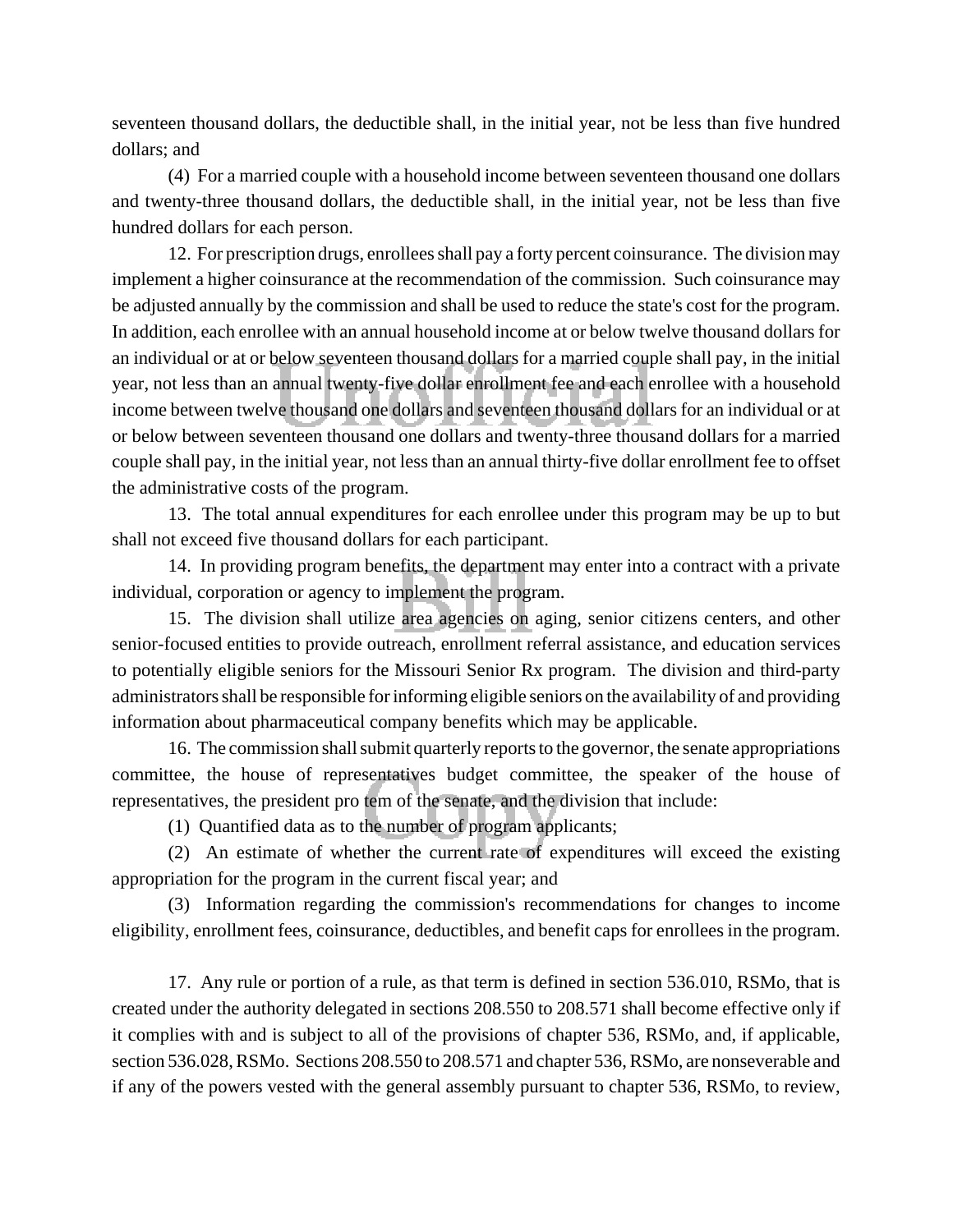to delay the effective date or to disapprove and annul a rule are subsequently held unconstitutional, then the grant of rulemaking authority and any rule proposed or adopted after August 28, 2002, shall be invalid and void.

18. Any person who knowingly makes any false statements, falsifies or permits to be falsified any records, or engages in conduct in an attempt to defraud the program is guilty of a misdemeanor and shall forfeit all rights to which he or she may be entitled hereunder.

208.559. 1. **[**The Missouri Senior Rx program shall be operational no later than July 1, 2002.**]** The division shall accept applications for **initial** enrollment during an **[**initial**]** open enrollment period from **[**April 1, 2002, through May 30, 2002. Beginning with the enrollment period for fiscal year 2004, open enrollment periods for the program shall be held from**]** January first through February twenty-eighth **of each year. Any current enrollee shall automatically remain in the program unless such enrollee specifically opts out of the program during an open enrollment period. The division may establish procedures for verifying a current enrollee's continued eligibility for the program under section 208.556**.

2. A person may apply for participation in the program outside the enrollment periods listed in subsection 1 of this section within thirty days of such person attaining the age and income eligibility requirements of the program established in section 208.556.

208.568. 1. There is hereby created in the state treasury the "Missouri Senior Rx Fund", which shall consist of all moneys deposited in the fund pursuant to sections 208.550 to 208.571 and all moneys which may be appropriated to it by the general assembly, from federal or other sources.

2. The state treasurer shall administer the fund and credit all interest to the fund and the moneys in the fund shall be used solely by the commission for the Missouri Senior Rx program and the division of aging for the implementation of the program for seniors established in sections 208.550 to 208.571.

3. Notwithstanding the provisions of section 33.080, RSMo, to the contrary, moneys in the fund shall **[**not**]** revert to the credit of the **[**general revenue fund at the end of the biennium**] Missouri senior prescription drug plan fund created pursuant to section 208.586, RSMo, following notice to the revisor of statutes by the Missouri senior prescription drug plan commission that the Medicare Prescription Drug, Improvement and Modernization Act of 2003 has been fully implemented**.

208.574. The provisions of sections 208.550 to 208.571 shall **[**be reauthorized every four years**] terminate following notice to the revisor of statutes by the Missouri senior prescription drug plan commission that the Medicare Prescription Drug, Improvement and Modernization Act of 2003 has been fully implemented**.

**208.580. 1. For the purposes of sections 208.580 to 208.586, the following terms shall mean:**

**(1) "2006 standard drug benefit coverage gap", the difference between the 2006 annual out-of-pocket threshold as defined in Section 1860D-2.(a)(3)(A)(i) of P.L. 108-173, which is**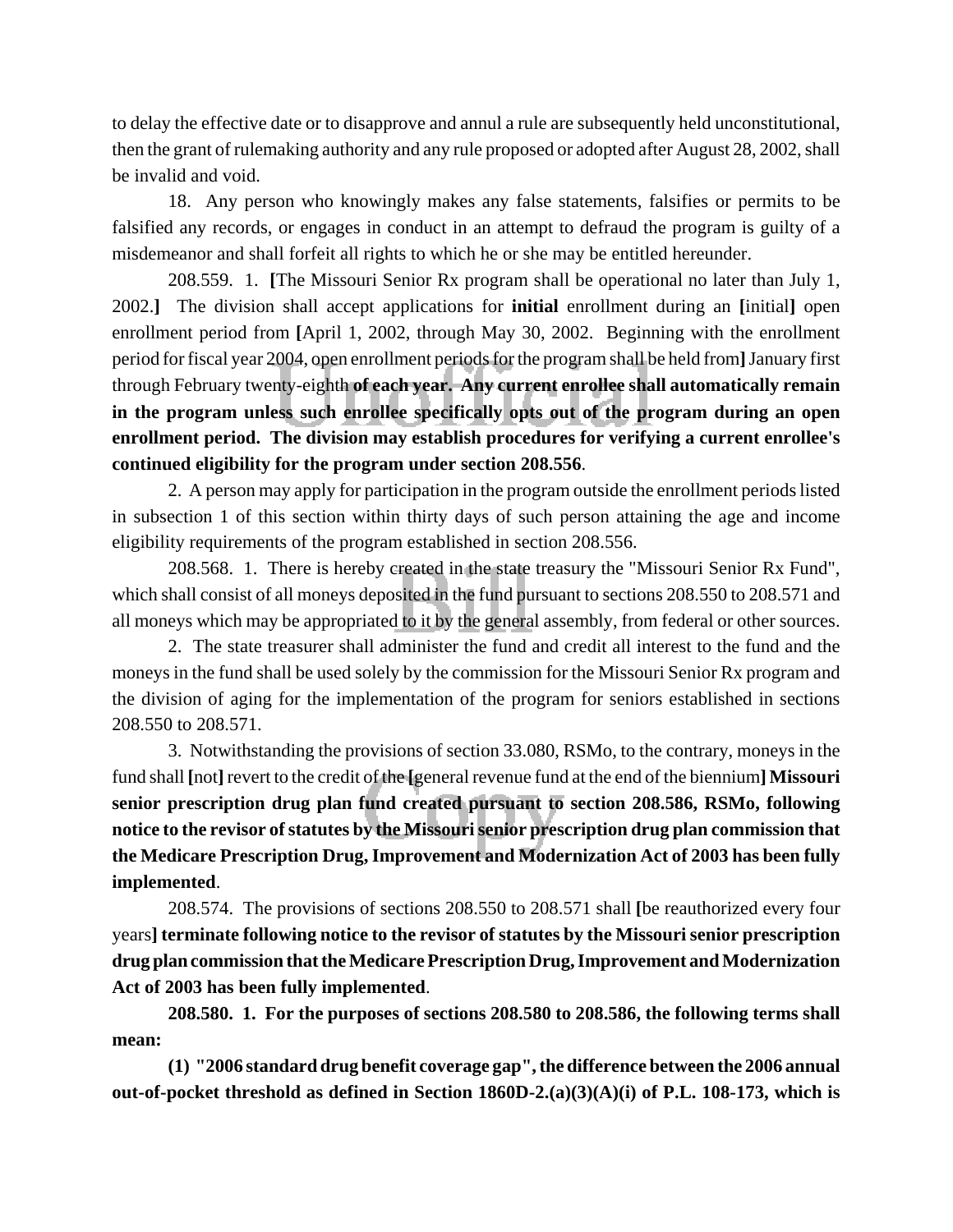**three thousand six hundred dollars and the amount of money an eligible senior would spend to meet the 2006 initial coverage limit as defined in Section 1860D-2.(a)(3)(B)(i)(1) of P.L. 108- 173, which is two hundred fifty dollars plus the product of twenty-five hundredths multiplied by two thousand dollars, expressed mathematically as follows: 3600-[250+(.25 x 2000)];**

**(2) "Eligible senior", any Missouri resident who is sixty-five years of age or older, and who is a participant in the Medicare Part D benefit, and whose income is:**

**(a) Equal to or greater than one hundred fifty percent of the federal poverty level and less than two hundred percent of the federal poverty level; or**

**(b) Less than one hundred fifty percent of the federal poverty level and the individual does not qualify for Medicare Part D low-income subsidies because the value of the individual's assets exceeds that amount allowed for qualification pursuant to P.L. 108-173.**

**(3) "Gap", the difference in prescription drug coverage incurred each year by an eligible senior:**

**(a) After the eligible senior has incurred qualified prescription drug expenses equal to the initial coverage limit as defined in the Medicare Prescription Drug, Improvement and Modernization Act of 2003; and**

**(b) Before the eligible senior has incurred qualified prescription drug expenses equal to the annual out-of-pocket threshold as defined in the Medicare Prescription Drug, Improvement and Modernization Act of 2003;**

**(4) "Prescription drug plan (PDP) sponsors", providers who meet the requirements as prescribed in section 1860D-12 of the Medicare Prescription Drug, Improvement and Modernization Act of 2003, P.L. 108-173.**

**2. In order to fill the gap created due to the enactment of the Medicare Prescription Drug, Improvement and Modernization Act of 2003, P.L. 108-173, the "Missouri Senior Prescription Drug Plan" is established within the department of health and senior services. The Missouri senior drug prescription drug plan shall be effective following notice to the revisor of statutes by the Missouri senior prescription drug plan commission that the Medicare Prescription Drug, Improvement and Modernization Act of 2003 has been fully implemented.**

**3. The Missouri senior prescription drug plan is not an entitlement to replace the Medicare Prescription Drug, Improvement and Modernization Act of 2003. Benefits shall be limited to the level supported by the moneys explicitly appropriated pursuant to this section. If in any fiscal year the commission projects that the total cost of the plan will exceed the amount currently appropriated for the plan, the commission may request a supplemental appropriation to fund the plan or may direct the prescription drug plan sponsor to implement cost control measures to reduce the projected cost. Such cost control measures may include, but are not limited to, increasing the coinsurance outlined in subsection 5 of section 208.582. The Missouri senior prescription drug plan is a payer of last resort.**

**4. Subject to appropriations and other available funds, the Missouri senior**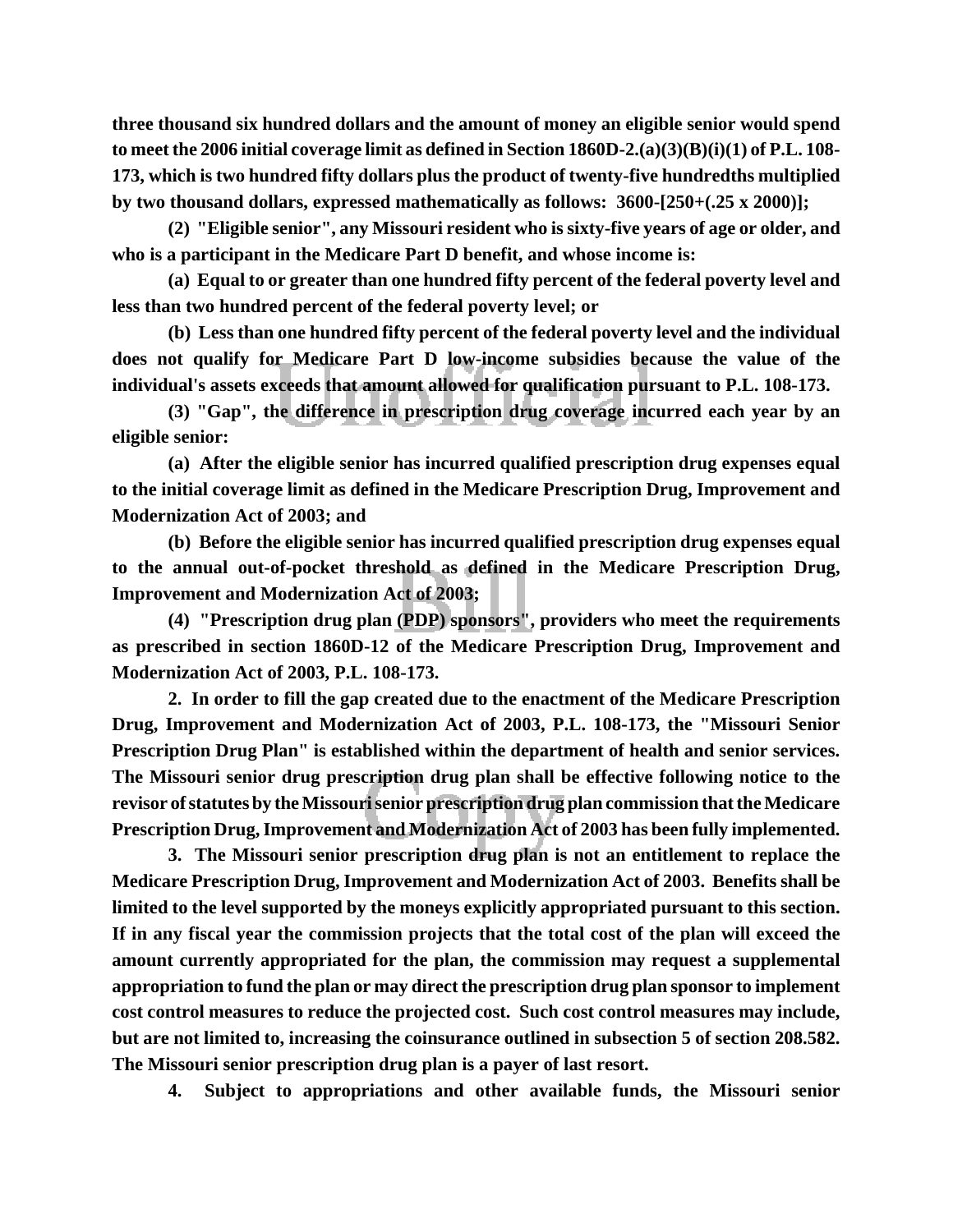**prescription drug plan shall pay seventy-five percent of the 2006 standard drug benefit coverage gap of up to two thousand eight hundred fifty dollars, which shall not exceed two thousand one hundred thirty-eight dollars, for each eligible senior in a plan year as defined by the commission. The eligible senior shall pay the remaining amount of such prescription drug expenses incurred.**

**5. Applications for the Missouri senior prescription drug plan will be conducted jointly with applications for the Medicare Part D benefit. The enrollment period for the state plan shall correspond with the enrollment period for the federal program as prescribed in P.L. 108- 173.**

**6. The Missouri senior prescription drug plan shall include and provide coverage for only the prescription drugs that are covered in the prescription drug plan sponsors' formulary pursuant to the Medicare Prescription Drug, Improvement and Modernization Act, P.L. 108- 173.**

**7. The Missouri senior prescription drug plan shall not include coverage of the following drugs or classes of drugs, or their medical uses:**

**(1) Agents when used for anorexia or weight gain;**

**(2) Agents when used to promote fertility;**

**(3) Agents when used for cosmetic purposes or hair growth;**

**(4) Agents when used for the symptomatic relief of cough and colds;**

**(5) Prescription vitamins and mineral products, except prenatal vitamins and fluoride preparations;**

**(6) Nonprescription drugs;**

**(7) Covered outpatient drugs which the manufacturer seeks to require as a condition of sale that associated tests or monitoring services be purchased exclusively from the manufacturer or its designee;**

**(8) Barbiturates;**

**(9) Benzodiazepines.**

**8. The Missouri senior prescription drug plan shall also exclude prescription drugs which are not "reasonable and necessary" as defined pursuant to Section 1862(a) of P.L. 108- 173.**

**9. For the covered prescription drugs, the state shall not be charged an amount in excess of the price charged pursuant to the federal benefit in P.L. 108-173.**

**208.582. 1. There is hereby established the "Missouri Senior Prescription Drug Plan Commission" within the department of health and senior services to govern the implementation and administration of section 208.580. The commission shall consist of the following twelve members:**

**(1) The lieutenant governor, in his or her capacity as advocate for the elderly;**

**(2) Two members of the senate, with one member from the majority party appointed**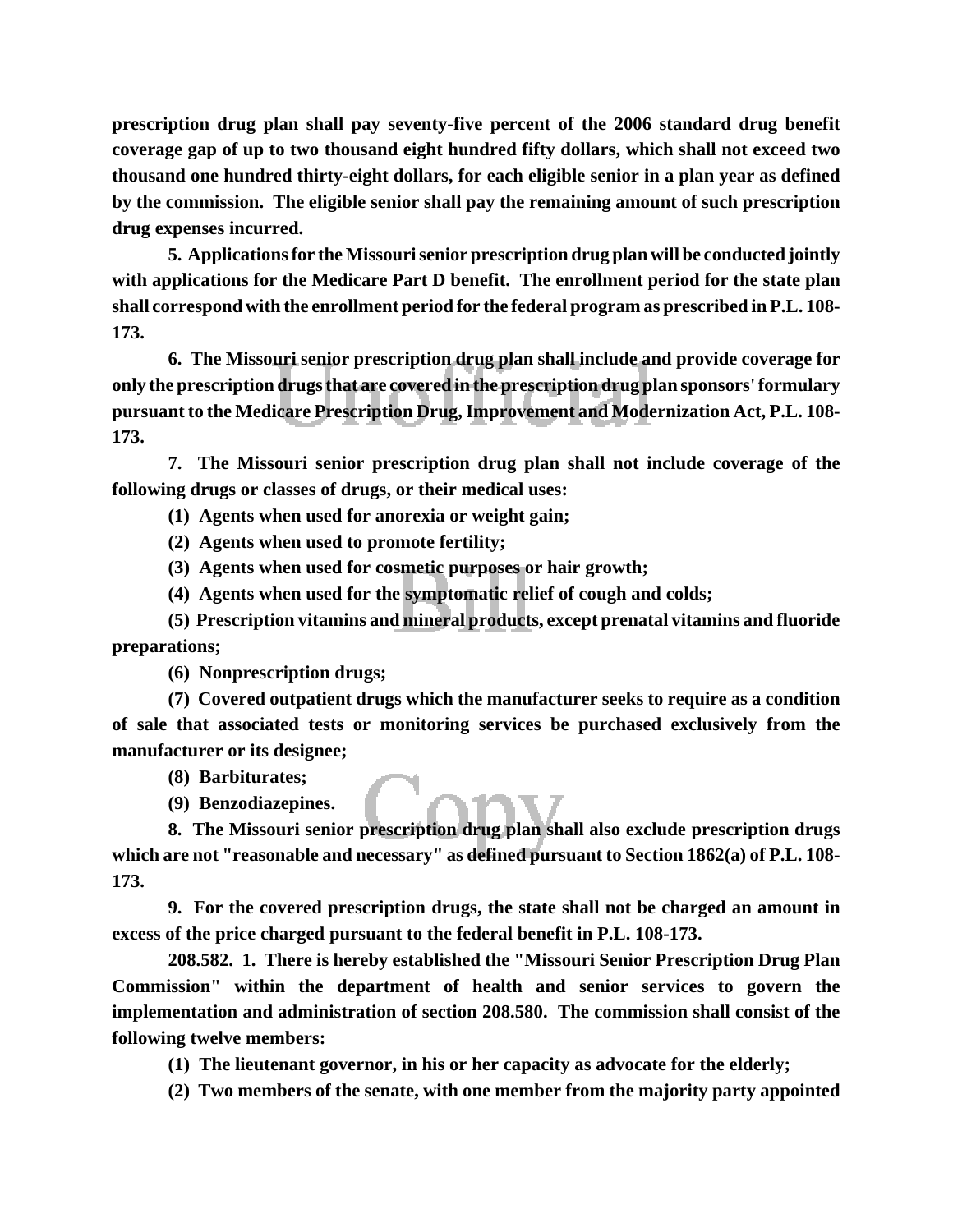**by the president pro tem of the senate and one member of the minority party appointed by the president pro tem of the senate with the concurrence of the minority floor leader of the senate;**

**(3) Two members of the house of representatives, with one member from the majority party appointed by the speaker of the house of representatives and one member of the minority party appointed by the speaker of the house of representatives with the concurrence of the minority floor leader of the house of representatives;**

**(4) The director of the division of medical services in the department of social services;**

**(5) The director of the department of health and senior services;**

**(6) A pharmacist appointed by the governor with the advice and consent of the senate;**

**(7) A physician appointed by the governor with the advice and consent of the senate;**

**(8) A representative from a senior advocacy group appointed by the governor with the advice and consent of the senate;**

**(9) A representative from an area agency on aging appointed by the governor with the advice and consent of the senate; and**

**(10) A representative from the pharmaceutical manufacturers industry as a nonvoting member appointed by the president pro tem of the senate and the speaker of the house of representatives.**

**2. Members appointed by the governor shall serve for three-year terms. Other members, except legislative members, shall serve for as long as they hold the position which made them eligible for appointment. Legislative members shall serve during their current term of office but may be reappointed.**

**3. The commission shall elect a chair and may employ administrative staff as necessary to assist in the performance of the commission's duties.**

**4. The members of the commission shall receive no compensation for their service on the commission, but shall be reimbursed for ordinary and necessary expenses incurred in the performance of their duties as a member of the commission.**

**5. The commission shall have the authority to:**

**(1) Contract with prescription drug plan sponsors for the implementation and administration of the Missouri senior prescription drug plan;**

**(2) Contract with prescription drug plan sponsors for the annual verification of eligibility of applicants for the Missouri senior prescription drug plan;**

**(3) Adjust the fee payments for prescription drug plan sponsors;**

**(4) Set and adjust coinsurance at different amounts;**

**(5) Coordinate with the Missouri Senior Rx commission to avoid any duplication in coverage and to ensure a smooth transition between the senior Rx program and the Missouri senior prescription drug plan; and**

**(6) Perform any other function necessary for the implementation and administration of the Missouri senior prescription drug plan.**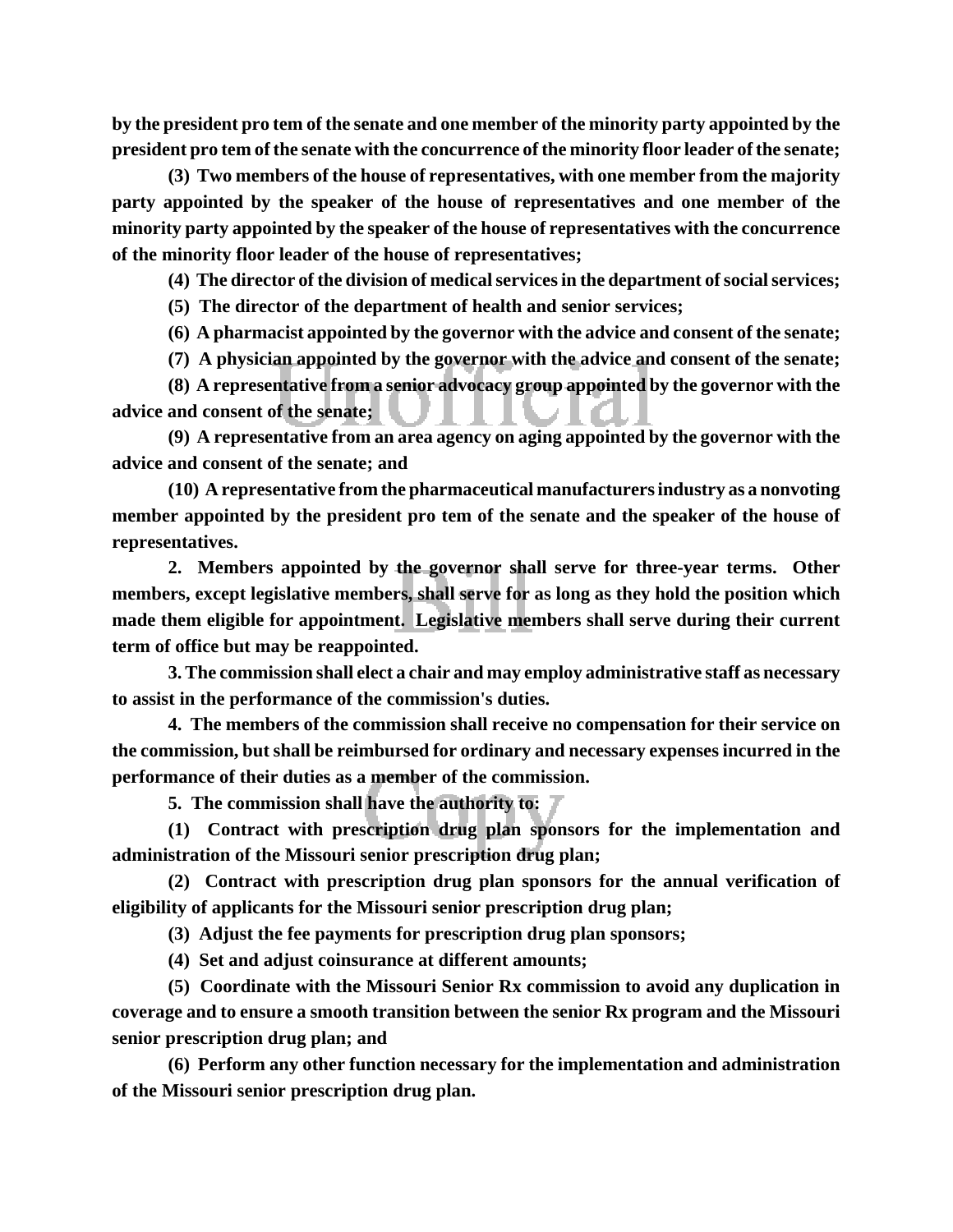**6. The commission also shall apply to the United States Department of Health and Human Services for any applicable federal waivers or public or private grants.**

**7. The commission shall have rulemaking authority for the implementation and administration of sections 208.580 to 208.586. Any rule or portion of a rule, as that term is defined in section 536.010, RSMo, that is created under the authority delegated in this section shall become effective only if it complies with and is subject to all of the provisions of chapter 536, RSMo, and, if applicable, section 536.028, RSMo. This section and chapter 536, RSMo, are nonseverable and if any of the powers vested with the general assembly pursuant to chapter 536, RSMo, to review, to delay the effective date, or to disapprove and annul a rule are subsequently held unconstitutional, then the grant of rulemaking authority and any rule proposed or adopted after August 28, 2004, shall be invalid and void.**

**208.584. 1. Subject to appropriations, there is hereby established the "Missouri Senior Prescription Drug Plan Clearinghouse" within the Missouri senior prescription drug plan commission. The commission may submit requests for proposal for the third-party administration of the clearinghouse. The purpose of the clearinghouse shall include, but not be limited to:**

**(1) Assist all Missouri residents in accessing prescription drug programs;**

**(2) Educate the public on quality drug programs and cost-containment strategies; and**

**(3) Serve as a resource for pharmaceutical benefit issues.**

**2. The administration of the clearinghouse shall include, but not be limited to:**

**(1) Providing a one-stop-shopping clearinghouse for all information for seniors regarding prescription drug coverage programs and health insurance issues;**

**(2) Targeting outreach and education including print and media, social service and health care providers to promote the program;**

**(3) Maintaining a toll-free 800-phone number staffed by trained customer service representatives;**

**(4) Providing the state with measurable data to identify the progress and success of the plan, including but not limited to, the number of individuals served, length and type of assistance, follow-up and plan evaluation; and**

**(5) Providing information on eligibility, enrollment, and benefits for the Missouri senior prescription drug plan on the department of health and senior services Internet web site.**

**208.586. 1. There is hereby created in the state treasury the "Missouri Senior Prescription Drug Plan Fund", which shall consist of all moneys deposited in the fund pursuant to sections 208.580 to 208.588 and all moneys which may be appropriated to it by the general assembly, from federal or other sources.** 

**2. The state treasurer shall administer the fund and credit all interest to the fund and the moneys in the fund shall be used solely by the Missouri senior prescription drug plan**